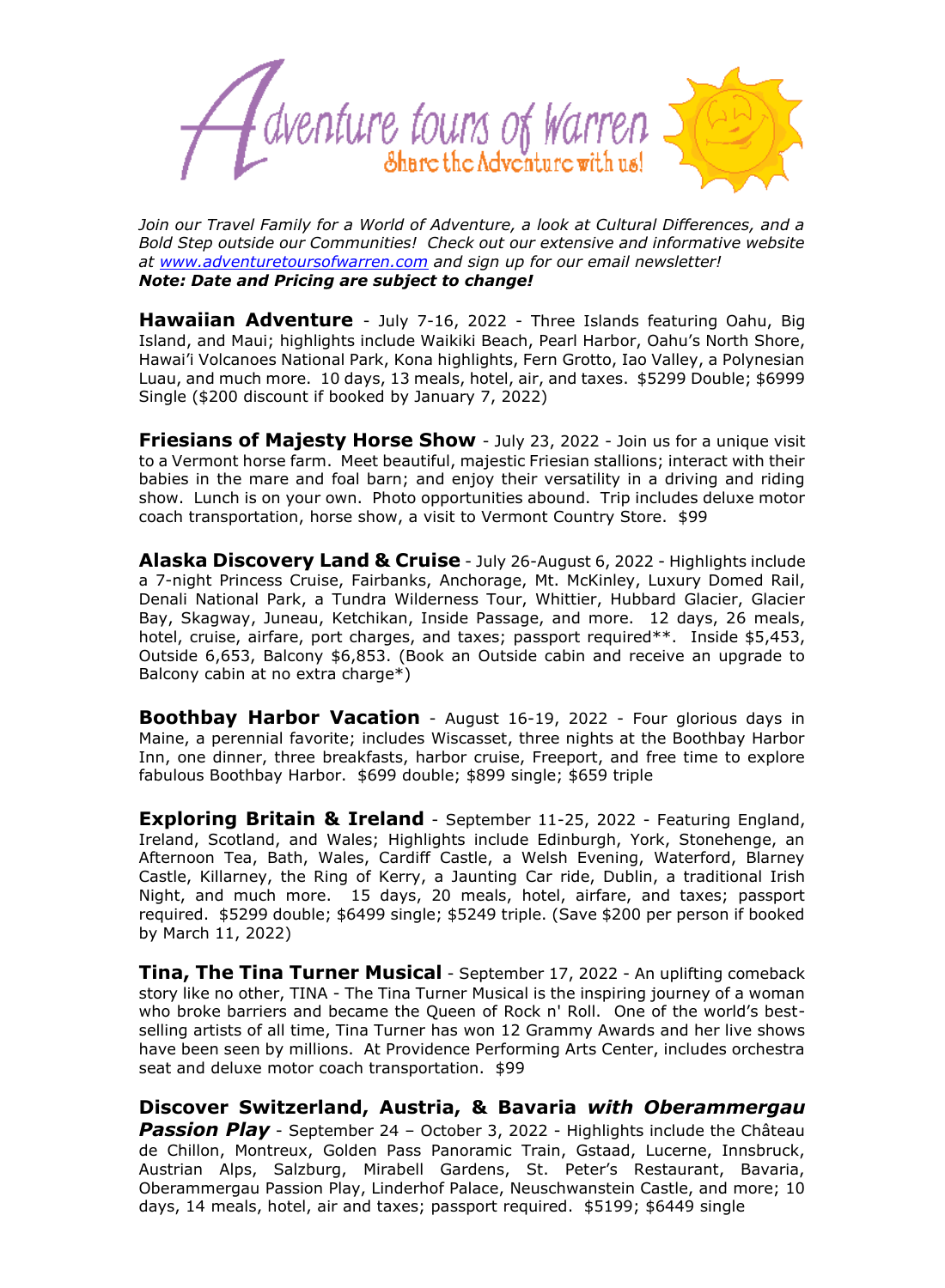**America's Cowboy Country** - October 1-9, 2022 - With Optional Badlands National Park Post Tour Extension; featuring Salt Lake City, Grand Teton National Park, Yellowstone National Park, Buffalo Bill Center of the West, Deadwood, Custer state Park, Crazy Horse Memorial, Mt. Rushmore, and much more. 9 days, 12 meals, air, and taxes. \$3299 Double; \$4199 Single (\$50 discount if booked by April 1, 2022)

**California Dreamin': Monterey, Yosemite, & Napa!** - September 26- October 3, 2022 - Optional 2-night San Francisco post tour extension; Highlights include Monterey, a Scenic 17-Mile Drive to Carmel, Yosemite National Park, Sacramento, Lake Tahoe Scenic Cruise, Napa Valley Vineyard Tour and Wine Tasting, San Francisco, and more. 8 days, 12 meals, hotel, air, and taxes. \$3199 Double; \$3999 Single; \$3169 Triple (Save \$200 per person if booked by March 26, 2022)

**Lake Winnipesaukee Turkey Train** - October 1, 2022 - Enjoy an oldfashioned fall foliage train ride aboard the Winnipesaukee Scenic Railroad; includes deluxe motor coach transportation, train ride, and turkey dinner aboard the train. \$145.00

**Exploring Greece and Its Islands** – October 9-24, 2022 – Featuring Classical Greece, Mykonos & Santorini; trip includes Athens, The Acropolis, Parthenon, Méteora, Delphi, Olympia, Mycenae or Nafplio, and Ancient Akrotiri, and more. Cultural opportunities: Greek Farm Visit, Dance Class, and Cooking Class. 16 days, 23 meals, hotel, airfare, and taxes; passport required. \$5749 Double; \$6649 Single (Save \$150 per person if booked by April 10, 2022)

**Tootsie, The Comedy Musical** - October 29, 2022 - The laugh-out-loud love letter to the theater tells the story of Michael Dorsey, a talented but difficult actor who struggles to find work until one show-stopping act of desperation lands him the role of a lifetime. At Providence Performing Arts Center, includes orchestra seat and deluxe motor coach transportation. \$89

**Les Misérables** - November 19, 2022 - Seen by more than 70 million people in 44 countries and in 22 languages around the globe, **LES MISÉRABLES** is still the world's most popular musical, breaking box office records everywhere; at Providence Performing Arts Center; includes orchestra seating and deluxe motor coach transportation. \$89

**New York for a Day** - November 26, 2022- Savor the New York holiday; take in a show; enjoy the sights; explore one of New York's legendary neighborhoods. \$99

**San Antonio Holiday** - December 1-5, 2022 - Featuring Mission San José, The Alamo, Fredericksburg, National Museum of the Pacific War, El Mercado, Paseo del Rio Cruise, and much more. 5 days, 5 meals, air, and taxes. \$2199 Double; \$2699 Single (\$100 discount if booked by July 1, 2022)

**Classic Christmas Markets** - December 1-9, 2022 - Highlights include Oberammergau, Innsbruck, Munich, Black Forest, Strasbourg, Rothenburg, Würzburg, Nuremburg, Christmas Markets, and more; 9 days, 11 meals, hotel, air, and taxes; passport required. \$3099 Double; \$3449 Single\*. (Save \$100 if booked by June 2, 2022

**New York City Weekend** - January 13-15, 2023 - Our twentieth annual weekend; two nights with breakfast at the Art Deco Belvedere Hotel, plenty of time for shopping, theater, dining, and more. \$429 pp double occupancy (Departs from Lizak's Bus Service in Warren)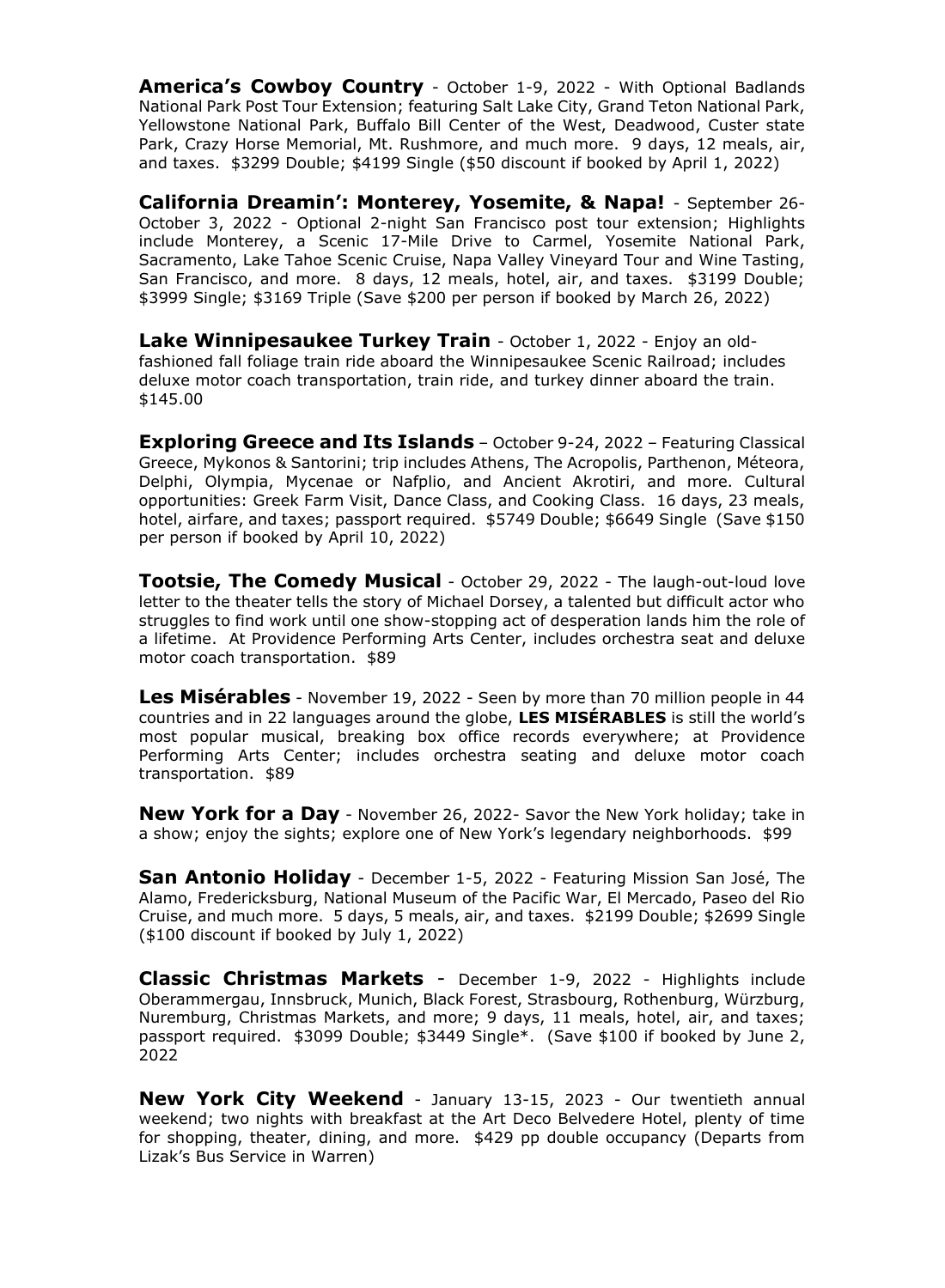**11-Night Eastern Caribbean Cruise** - March 10-23, 2023 - Sail the Caribbean aboard Norwegian Cruise Lines *Gem* for 11 days of sunshine, beaches, and island breezes; ports include New York, Puerto Plata Dominican Republic, St. Thomas, Philipsburg St. Maarten, Tortola, San Juan, and Grand Turk. 11 nights, port charges, taxes, Ultimate Beverage Package\*, Specialty Dining Package\*, \$50 Shore Excursion Credit\*\*, Internet Package\*\*, \$50 shipboard credit, motor coach transport to and from the ship; passports required. Inside cabin \$1599; Ocean View \$1799; Balcony \$2199 (\*Available for  $1^{st}$  and  $2^{nd}$  guest only; service fees apply; \*\*Ocean View cabins and above)

**Hadestown** - March 25, 2023 - Welcome to HADESTOWN, where a song can change your fate. Winner of eight 2019 Tony Awards® including Best Musical, this acclaimed new show is a love story for today... and always. At Providence Performing Arts Center, includes orchestra seat and deluxe motor coach transportation. \$99

**Southern Charm** - April 23-29, 2023 - Featuring Charleston, Savannah, & Jekyll Island; includes a walking tour of Fort Sumpter, Boone Hall Plantation & Gardens, St. Simons Island, Golden Isles Cruise, and more. 7 days, 9 meals, hotel, air, and taxes; \$3249 Double; \$3949 Single. (Save \$150 if booked by October 23, 2023)

**Canyon Country** - May 10-17, 2023 - Including Scottsdale, Kaibab National Forest, Grand Canyon, Lake Powell Cruise, Rafting on Horseshoe Bend, Bryce Canyon National Park, Zion National Park, Las Vegas, and more. 8 days, 10 meals, hotel, air, and taxes; \$\$3599 Double; \$4499 Single; \$3549 Triple. (Save \$100 if booked before November 10, 2022)

**7-Night Bermuda Cruise** - May 26 to June 2, 2023 - Enjoy 16 dining options aboard Norwegian Pearl; Bermuda's ocean breezes amplify every outdoor activity; stroll cobblestone streets against a backdrop of colorfully-painted cottages and spectacular island vistas. Includes 7 nights, port taxes, Ultimate Beverage Package\*, Specialty Dining Package\*, Internet Package\*, Shore Excursion credit\*, transportation to your ship from Warren, \$50 cabin credit, and more. (\*Inside cabins receive first two amenities only) Inside \$1599; Ocean view \$1799; Balcony \$2199

**Icelandic Adventure** - June 15-24, 2023 - Collette's exploration tour limited to 12-24 passengers includes Reykjavik, the Golden Circle, Thingvellir National Park, Gullfoss Waterfall, Lake Myvatn, Whale Watching, Arureyri, Snaefellsness Peninsula, Langiokull Glacier, Blue Lagoon, and more. 10 days, 15 meals, hotel, air, and taxes; passport required. \$5,299 Double; \$6,299 Single (\$200 discount if booked by November 15, 2022)

**10-Night Bermuda & Bahamas Cruise** - August 20-30, 2023 - Explore Norwegian *Joy*, one of Norwegian Cruise Lines' newest ships; let Bermuda's ocean breezes amplify every outdoor activity; discover Norfolk, VA, Great Stirrup Cay, Nassau, and Port Canaveral. Includes 10 nights, port taxes, Ultimate Beverage Package\*, Specialty Dining Package\*, Internet Package\*\*, \$50 Shore Excursion credit per cabin\*\*, transportation to your ship from Warren, \$50 cabin credit. Inside Cabin \$2199; Balcony \$2699; Mini Suite \$2899.

**Pacific Northwest & California** - August 20-27, 2023 - Including Seattle, Mount St. Helens, Portland, Columbia River Gorge, Hood River, Yaquina Head Lighthouse, Newport, Rogue River Cruise, Redwood National Park, Avenue of the Giants, San Francisco, and more. 8 days, 11 meals, hotel, air, and taxes. \$3799 Double; \$4499 Single; \$3769 Triple (Save \$200 if booked before February 20, 2023)

**Magical Rhine and Moselle River Cruise** - October 14-22, 2023 - Featuring a 7-Night River Cruise, Amsterdam, Cologne, the Rhine River, Cochem, Moselle River, a wine tasting, Koblenz, Rϋdesheim, Mannheim, Speyer, Strasbourg, and more. 9 days, 20 meals, hotel, air, cruise, and taxes; passport required. Lower Outside Double \$4248; Upper Outside Double \$4998; Suite Double \$7448; Single availability limited.